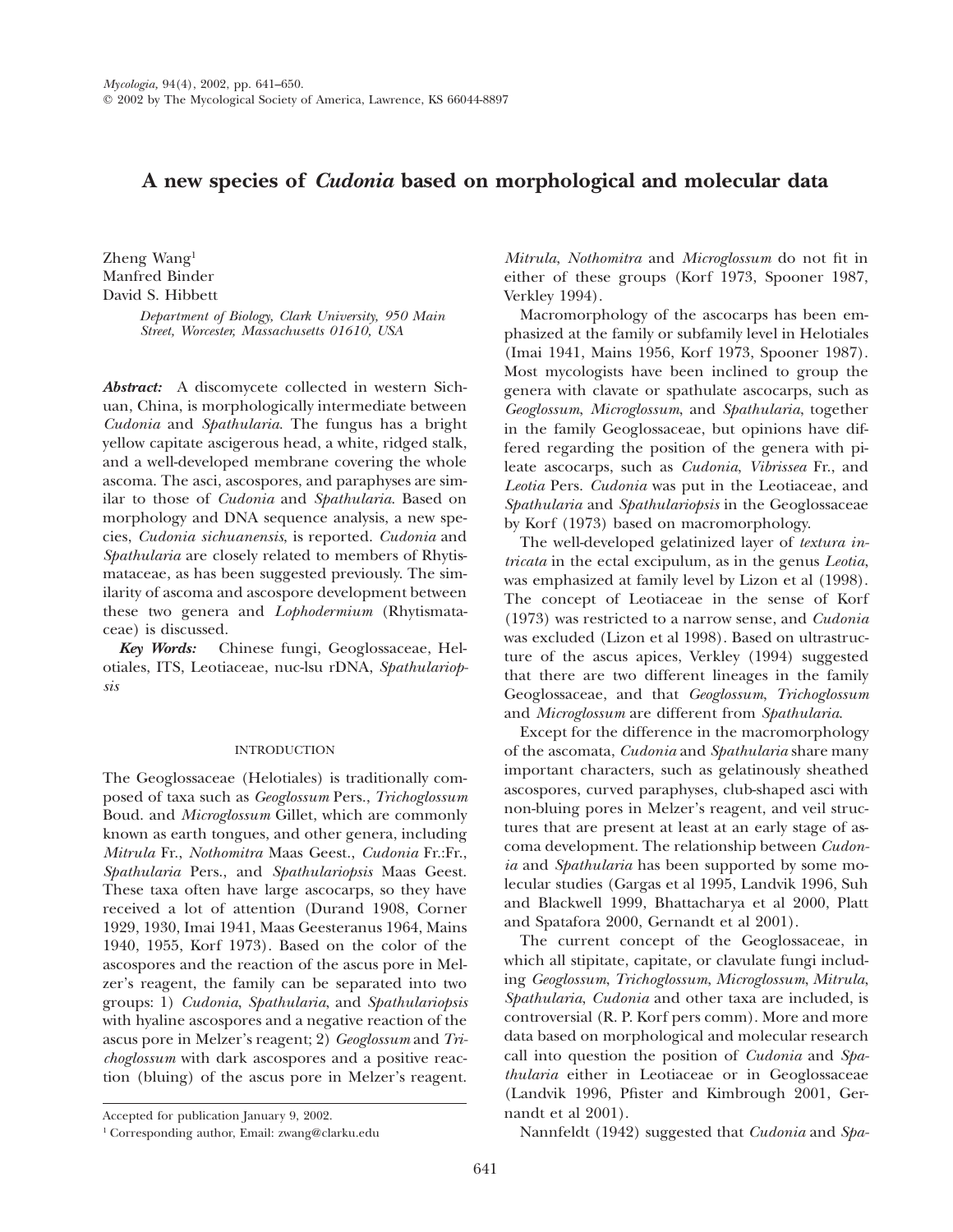*thularia* share characters with the members of Phacidiaceae (including *Rhytisma* Fr., which now is a member of Rhytismataceae, Rhytismatales), such as filiform, branched, and circinate paraphyses, and a stromatic layer that covers the hymenium in the early stage of ascoma development. This relationship was supported by parsimony analyses using nuc-ssu rDNA, nuc-lsu rDNA, and RPB2 (Landvik 1996, Platt 1999, Gernandt et al 2001, Lutzoni et al 2001). Three groups of Helotiales were presented by Pfister and Kimbrough (2001), and one of these three groups included *Cudonia*, *Spathularia*, and probably several other taxa of the Rhytismatales (Pfister and Kimbrough 2001).

Nannfeldt's suggestion about the close relationship between *Spathularia* and the Rhytismataceae was partially based on the stromatic layer of *Spathularia velutipes* Cooke & Farlow. Maas Geesteranus (1972) compared both *Spathularia velutipes* and *S. flavida* Pers. (the type species of *Spathularia*), and did not observe a stromatic layer (he called it a veil) in his material of *S. flavida*. He created the monotypic genus *Spathulariopsis* for *S. velutipes* and pointed out that the developmental type in *Spathulariopsis* is hemiangiocarpous, in contrast to the gymnocarpous type he found in *Spathularia flavida* (Maas Geesteranus 1972).

Eight species in *Cudonia*, two species in *Spathularia*, and one species in *Spathulariopsis* are estimated (Hawksworth et al 1995). *Cudonia circinans* (Pers.) Fr., *C. confusa* Bres., *C. helvelloides* S. Ito & S. Imai, *C. lutea* (Peck) Sacc., *Spathularia flavida* and *Spathulariopsis velutipes* were reported from China (Zhuang 1998). Two field trips to Sichuan Province, China were made in 1997 and 1998, and about 40 specimens of *Spathularia*, *Cudonia*, and other members of Geoglossaceae were collected. Among them, one capitate fungus is morphologically intermediate between *Cudonia* and *Spathularia*. Morphological and molecular studies suggest that this is a new species in *Cudonia*.

# MATERIALS AND METHODS

*Specimens and morphological studies.* Specimens were collected in Sichuan Province, China, in 1997 and 1998, and are deposited in the Herbarium of the Institute of Microbiology, the Chinese Academy of Sciences (HMAS) and the Farlow Herbarium (FH) of Harvard University. Morphological descriptions are based on observations of dried or of rehydrated specimens. Microscopic studies were based on squashed tissues and sections cut with a freezing microtome at 20–25 mm thickness. Measurements, illustrations, and photographs were usually made under cotton-blue-lacticacid using bright field and phase contrast optics (Nikon

E600). Ascus pore iodine reactions were examined using Melzer's reagent. Anatomical terms follow Korf (1973).

*Molecular techniques.* - DNA was isolated from dried fruiting bodies. Approximately 20–30 mg of tissue was ground in liquid nitrogen and extracted in  $600 \mu L$  of extraction buffer (1% SDS, 0.15 M NaCl, 50 mM EDTA) at 75 C for 1 h, purified with phenol-chloroform-isoamyl alcohol (25:24:1), and precipitated with 95% ethanol and 3 M NaCl overnight. Crude DNA extracts showed strong pigmentation and were diluted with distilled water up to one-thousand-fold for use as PCR templates after an additional purification step with GeneClean (Bio 101, La Jolla, California).

Partial nuclear large subunit rDNA (nuc-lsu-rDNA) was amplified with primers LR0R and LR5 (Vilgalys and Hester 1990) in 11 isolates, representing 4 species of *Cudonia* and *Spathularia* (TABLE I). Internal transcribed spacers 1 and 2 and the 5.8S rDNA were amplified with primers ITS4 and ITS5 (White et al 1990) in 9 isolates, representing 4 species of *Cudonia* and *Spathularia* (TABLE I). PCR reaction mixes (Promega Corp., Madison, Wisconsin) contained 2.5 mL 10x PCR buffer, 5  $\mu$ M dNTP, 12.5 pM of each PCR primer and  $5 \mu L$  DNA in 15  $\mu L$ . The amplification program included 40 cycles of 94 C for 30 s, 45 C for 30 s, and 72 C for 1 min.

PCR products were purified using GeneClean (Bio 101) and sequenced using the ABI Prism Bigdye-terminator cycle sequencing kit (Applied Biosystems, Foster City, California) according to the manufacturer's protocols. Primers used for sequencing were LR0R, LR3, LR3R, LR5, ITS4, and ITS5. Sequencing reactions were purified using Pellet Paint (Novagen, Madison, Wisconsin) and were run on an Applied Biosystems 377XL automated DNA sequencer. Sequences were edited with Sequencher version 3.1 (GeneCodes Corporation, Ann Arbor, Michigan). Sequences generated in this study were submitted to GenBank (accession numbers AF433136-AF433155; TABLE I).

Phylogenetic analyses.-Sequences were aligned by eye in the data editor of PAUP\* 4.0b (Swofford 1999). Two datasets were constructed: 1) a dataset of nuc-lsu rDNA sequences, including the 11 sequences generated for this study and 12 sequences of *Cudonia*, *Spathularia*, *Geoglossum*, *Leotia*, *Lophodermium* Chevall., *Sclerotinia* Fuckel, and *Stictis* Pers., which were downloaded from GenBank (TABLE I); 2) a dataset of nuc-lsu rDNA and ITS sequences from 9 isolates of *Cudonia*, *Spathularia*, and *Lophodermium* (TABLE I). Both datasets were analyzed in PAUP\* using equally weighted parsimony, with gaps treated as missing data, and all positions included.

The nuc-lsu rDNA dataset was rooted using *Stictis radiata* (L.) Pers. A heuristic search was performed with one thousand replicate searches, each with a random taxon addition sequence, MAXTREES set to autoincrease, and TBR branch swapping. A bootstrap analysis was performed with one thousand replicates, each with ten random taxon addition sequences, MAXTREES set to 100, and TBR branch swapping.

The nuc-lsu/ITS dataset was rooted using *Lophodermium pinastri* (Schrad.) Chevall. A branch-and-bound analysis was performed with MAXTREES set to autoincrease. A boot-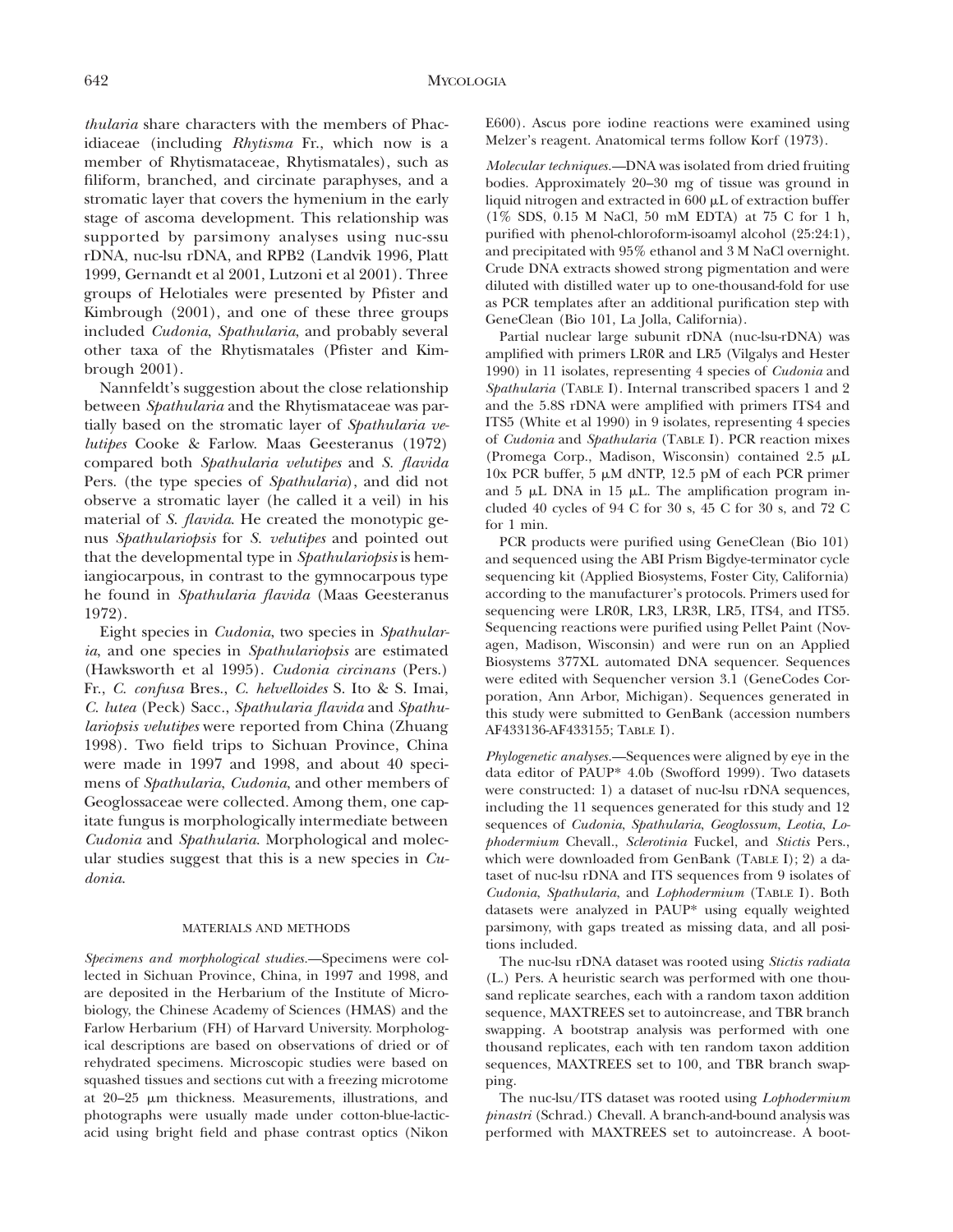|                          |                | GenBank accession No. |          |  |
|--------------------------|----------------|-----------------------|----------|--|
| <b>Species</b>           | Collection No. | ITS1-5.8S-ITS2 rDNA   | 28S rDNA |  |
| Cudonia circinans[G]     | IP 232 (DNA)   |                       | AF279379 |  |
| $C.$ circinans $[G]$     |                |                       | AF107553 |  |
| C. lutea                 | wz 139         | AF433151              | AF433139 |  |
| C. lutea                 | wz 164         | AF433149              | AF433138 |  |
| C. lutea                 | wz 225         | AF433150              | AF433140 |  |
| C. sichuanensis          | wz 96          | AF433148              | AF433136 |  |
| C. sichuanensis          | wz 187         | AF433147              | AF433137 |  |
| Spathularia cf. flavida  | wz 214         | AF433152              | AF433141 |  |
| S. cf. flavida           | wz 138         | AF433153              | AF433142 |  |
| S. flavida               | wz 93          |                       | AF433143 |  |
| S. flavida               | wz 95          | AF433155              | AF433144 |  |
| S. flavida               | wz 135         |                       | AF433146 |  |
| S. flavida               | wz 137         | AF433154              | AF433145 |  |
| S. velutipes[G]          |                |                       | AF107554 |  |
| S. velutipes[G]          | IP 173(DNA)    |                       | AF279411 |  |
| S. velutipes[G]          |                |                       | AF113734 |  |
| S. velutipes[G]          |                |                       | AF113735 |  |
| S. velutipes[G]          |                |                       | AF113736 |  |
| Geoglossum glabrum[G]    |                |                       | AF113738 |  |
| Leotia viscosa[G]        |                |                       | AF113737 |  |
| Lophodermium pinastri[G] |                | AF013224              | AY004334 |  |
| Sclerotinia veratri[G]   |                |                       | AF113739 |  |
| Stictis radiata[G]       |                |                       | AF113746 |  |

TABLE I. Specimens used in molecular studies

 $[G] =$  data obtained from GenBank.

strap analysis was performed with one thousand branchand-bound replicates with MAXTREES set to autoincrease. Alignments are available at TreeBASE (study accession number S702).

### RESULTS

*Morphology.* Twenty-two specimens were examined, including four collections of the new species, *Cudonia sichuanensis* (FIGS. 1–10). The ascomata of *C. sichuanensis* are distinctly capitate, and the broken membrane forms a collar-like structure connected with the stalk along the margin of the ascogenous head (FIGS. 4, 5, 8). The membrane is about 50  $\mu$ m thick and is composed of several layers of angular cells. The outermost layer is composed of smaller cells  $(3-5 \mu m)$  in diam) and is covered with duff or soil debris (FIGS. 9–10). Such a well-developed membrane is not found in the other species of *Cudonia* and *Spathularia* from the Chinese collections. However, sometimes a kind of cortex remains on the surface of the stalk of Chinese *Cudonia* and *Spathularia* collections, which is composed of hyaline to brownish and angular to globose cells, coated with some plant debris and sand. Remnants of veils are observed at the juncture between the stipe and the hymenium from the North American species of *Cudonia* and

*Spathularia* (D. Pfister pers comm). A gelatinous sheath and cap-like structure were observed on the ascospores of all the collections in rehydrated specimens (FIGS. 6–7). Similar structures were observed by Johnson (1994) in *Lophodermium pinastri*. The size of the ascospores in *C. sichuanensis* ranges from 46–  $66 \times 2.0$ –2.2 µm. Globose ascoconidia are produced by the ascospores in asci from all the collections of *Cudonia* and *Spathularia*, and the paraphyses show no morphological difference among those collections.

*Molecular data.*-PCR products of nuc-lsu-rDNA ranged from 898 bp in *Cudonia sichuanensis* (WZ187) to 1206–1210 bp in *Spathularia flavida* (WZ95, WZ135, and WZ137). The difference in size results from the presence of 283–290 bp introns in *S. flavida* (WZ95, WZ135, and WZ137). Similar introns were observed in the sequence of *Lophodermium pinastri* AY004334 (which was downloaded from GenBank). The intron sequences were excluded from the phylogenetic analysis. PCR products of ITS 1 and 2 and 5.8S rDNA ranged from 523 bp in *C. sichuanensis* to 528–540 bp in *C. lutea*, and *S. flavida*.

The nuc-lsu rDNA dataset included 962 aligned positions, with 189 variable positions and 95 parsimony-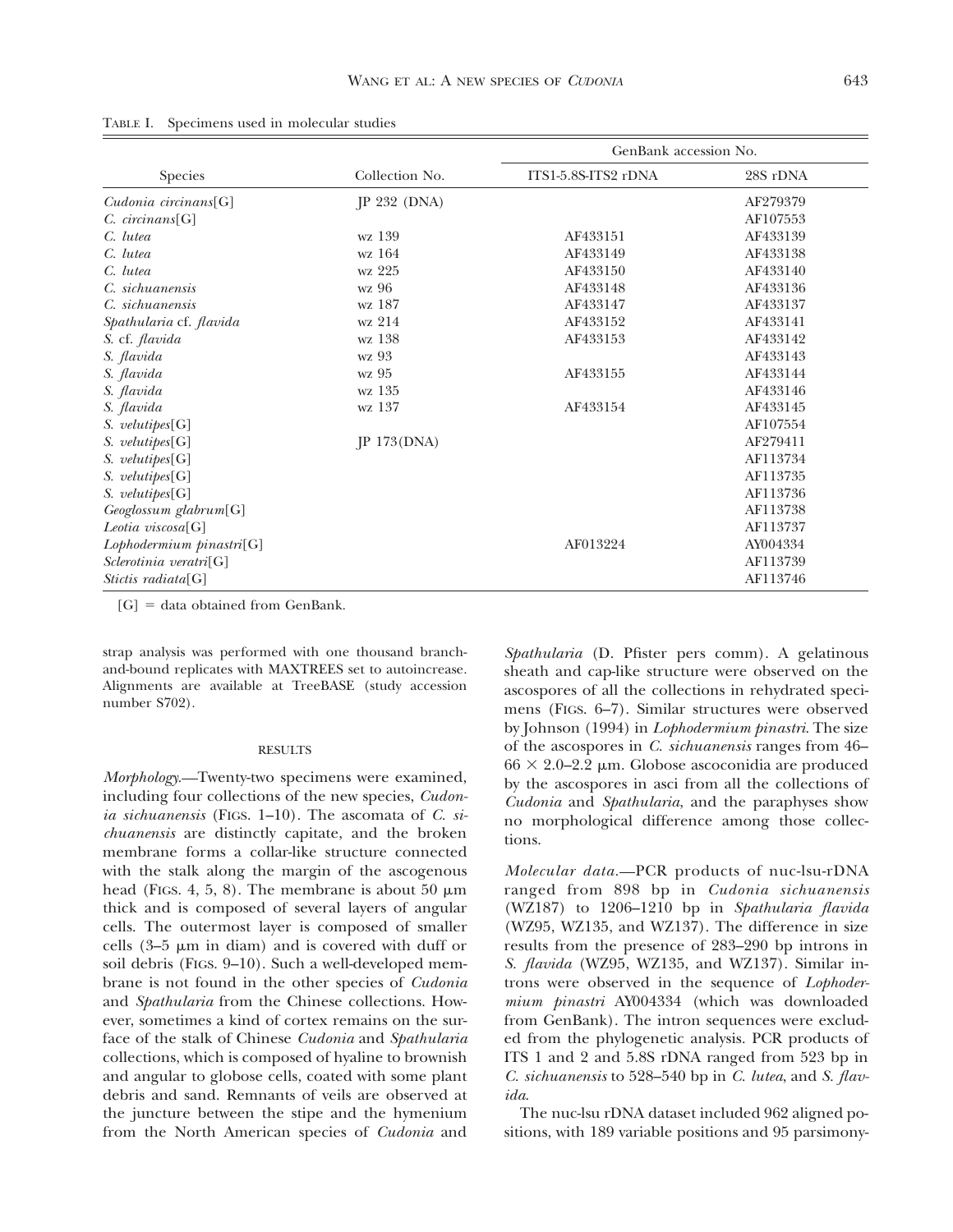

FIGS. 1–4. *Cudonia sichuanensis* HMAS 75140. 1. Ascospores. 2. Ascus and paraphyses. 3. Ascoconidia. 4. Ascocarps. Scale bars:  $1-2 = 10 \mu m$ ,  $3 = 2 \mu m$ ,  $4 = 2 \mu m$ .

informative positions. Parsimony analysis of the nuclsu rDNA dataset resulted in twelve equally parsimonious trees of 297 steps (CI =  $0.771$ , RI =  $0.724$ ; FIG. 11). *Cudonia* plus *Spathularia* form a strongly supported monophyletic group (bootstrap  $= 91\%$ ; FIG. 11). *Lophodermium pinastri* is strongly supported as the sister group of the *Spathularia-Cudonia* clade (bootstrap 5 100%; FIG. 11). Within the *Spathularia-Cudonia* clade there is little resolution or support, except for three groups that include putatively conspecific isolates of *C. circinans*, *C. lutea*, and *S. flavida*. Neither *Spathularia* nor *Cudonia* is resolved as monophyletic (FIG. 11). The two isolates of *C. sichuanensis* were weakly supported as conspecific (bootstrap  $< 50\%$ ; FIG. 11).

The nuc-lsu/ITS dataset included 1415 aligned positions, with 145 variable positions and 72 parsimonyinformative positions. Branch-and-bound analysis of the nuc-lsu/ITS dataset produced a single tree of 203 steps (CI =  $0.823$ , RI =  $0.748$ ; FIG. 12). *Spathularia* and *Cudonia* were both weakly supported as monophyletic groups. The two isolates of *C. sichuanensis*



FIG. 5. Longitudinal section through the fruitbody of HMAS 75140 shows ascigerous portion (AP), stalk portion (SP), subhymenium (SH), hymenium (H), stromatic membrane (SM), and Medullar layer in both stalk and ascigerous potion. Scale bar  $5 = 50 \mu m$ .

were strongly supported as conspecific (bootstrap  $=$ 90%; FIG. 12).

## TAXONOMY

A morphological comparison between *Cudonia*, *Spathularia*, *Geoglossum*, *Cryptohymenium*, and *Lophodermium* is shown in TABLE II. (Data were based Mains 1940, Imai 1941, Samuels and Kohn 1986, Spooner 1987, Johnston 1989, and pers obs).

# **Cudonia sichuanensis** Zheng Wang, sp. nov.

(FIGS. 1–10)

Ascomata solitaria vel gregaria, stipitata, capitata 17–35 mm longitudine; caput ascomatis globosum, luteum vividum sed siccatum fulvum, 1.5–3 mm diametro; semper adsunt fragmenta structurae membranaceae in parte superiore stipitis et secundum marginem conjunctam stipiti. In stipite corticis textura angularis,  $30-50 \mu m$  crassitudine; asci clavati, ad basem certe angustiores; porus iodo non caerulescens,  $136-152 \times 12-14$  µm; octosporae in asco; ascos-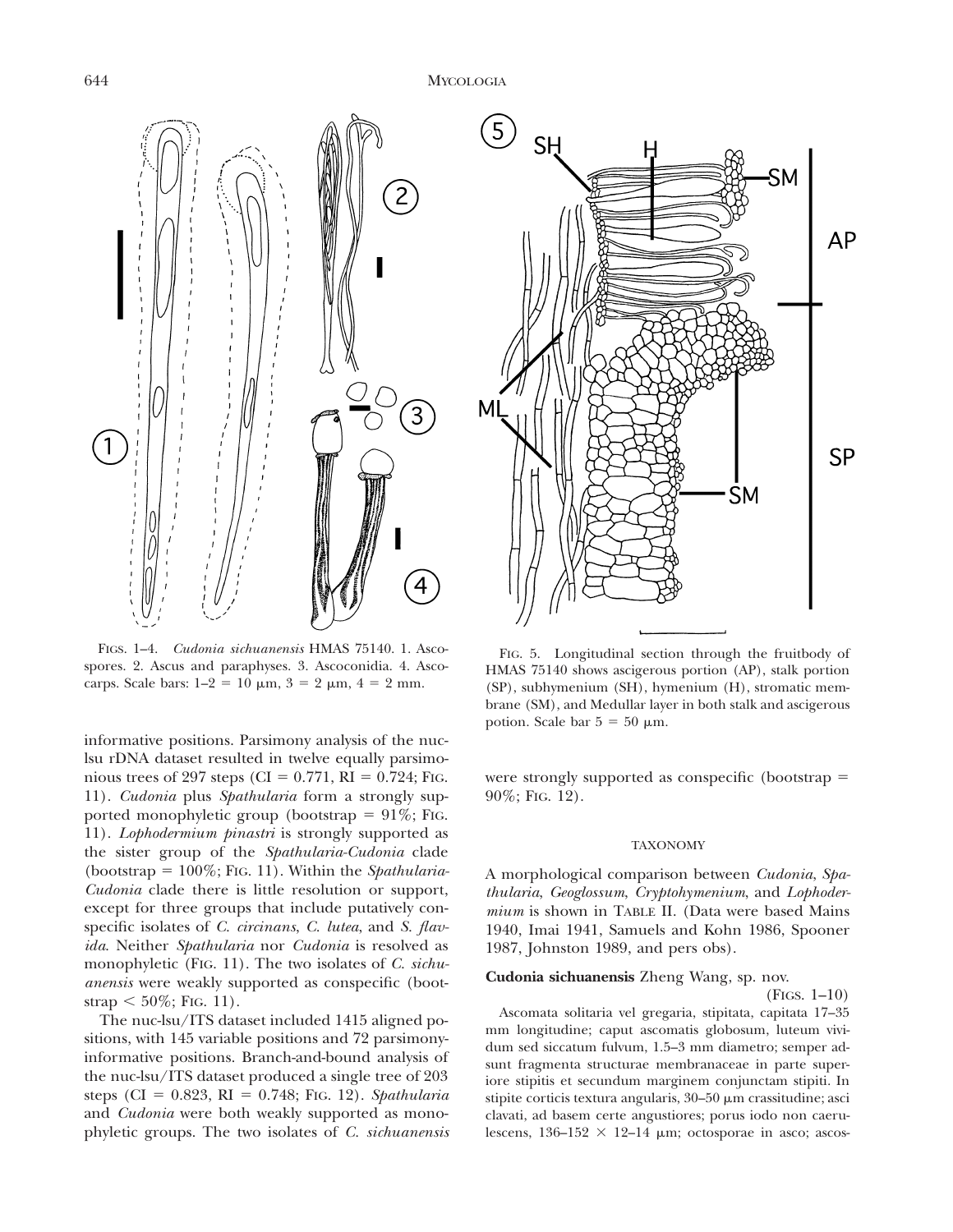

FIGS. 6–7. Ascospores of *Cudonia sichuanensis* HMAS 75140. 6. Spores in black ink show the gelatinous sheaths and caps. 7. The gelatinous sheaths surrounded by the ink debris dissolved quickly in water. Scale bars:  $6-7 = 50 \mu m$ .

porae clavato-filiformes vel aciculares, hyalinae, non-septatae, vaginatae in gelatin,  $46-66 \times 2-2.2 \mu m$ ; paraphyses filiformes, apice curvat vel circinat. Holotypus: HMAS 75140.

Ascomata scattered to gregarious, capitate, stipitate, 17–35 mm in height. Ascigerous portion capitate, with remains of a membrane-like structure on the upper part and along the margin connecting to the stalk (FIGS. 4, 5, 8), bright yellow when fresh, brownish when dry, 1.5–3 mm in diam, slightly swollen compared with the stalk. Stalk white, slender, smooth or slightly tomentose, striate to ridged, 15– 25 mm in length. The interior of the stalk and ascigerous portion of *textura intricata*, loosely interwoven hyphae becoming more compact and parallel toward the outside (FIGS. 5, 9–10). The stromatic membrane of regular *textura angularis*, well-developed, sometimes broken into pieces as the hymenium expands, about 40–50  $\mu$ m thick over the stalk and 30–40  $\mu$ m thick over the hymenium, outermost layer composed of smaller cells encrusted with soil and debris, brownish. Cells of the stromatic layer array at a right angle to the axis of the stalk, angular to globose from inner side to outer surface,  $3 \times 5$ – $15 \times 25$  µm. Hymenium about  $120-150$  µm thick. Asci clavate, narrower towards the base, 8-spored, apical pore J-, 136-152  $\times$ 12–14 mm. Ascospores hyaline, acicular, rounded above, acuminate below, multiguttulate, nonseptate,  $46-66 \times 2.0-2.2 \mu m$ , the wall with a gelatinous layer swelling in water to  $1.5-2 \mu m$  thick, prominent gelatinous cap present at the wider end of the ascospore, and sometimes at both spore poles. Ascoconidia subspherical, irregular ellipsoid or obovoid, 1–2  $\times$  1–2  $\mu$ m, 1-celled, hyaline, sometimes replacing the ascospores and filling the asci. Paraphyses filiform, simple or branched below, not or irregularly branched above, strongly curved to circinate or straight above, hyaline, about  $2 \mu m$  in diam.

*Specimens examined*. CHINA. SICHUAN PROVINCE: Xiangchenxian, Daxuesan Mountains, on duff of *Abies* sp., 24 Jul 1998, Zheng Wang WZ0178 (HOLOTYPE HMAS75140, ISOTY PE FH-WZ0178); between Xiangchenxian and Dongwangxian, on duff, 26 Jul 1998, *Zheng Wang* WZ202 HMAS 75139; between Xiangchenxian and Dongwangxian, on duff, 26 Jul 1998, *Zheng Wang WZ187* HMAS 75141; Xiangchenxian, Wumingsan, on duff, 12 Jul 1998, *Zheng Wang WZ96* HMAS 75143.

### DISCUSSION

*Cudonia sichuanensis* is distinct from other species in the genus in its capitate ascomata (FIGS. 8, 12) and well-developed membrane covering the whole fruitbody. Subglobose or even globose pilei have been reported in *Cudonia*, but generally the ascigerous portions expand widely and the margins of the hymenia are free from the stalk in these species (FIG. 12). The form of the ascigerous areas was a character used to separate *Cudonia* from *Spathularia*. Several ascomata of *C. sichuanensis* also show expansion along the margin of ascogenous head, and the membrane can be seen stretched between the hymenium and the stalk.

The color of the hymenium and the size of the ascospores are key characters in the delimitation of species in *Cudonia*. The bright yellow hymenium and ascospores of  $46-66 \times 2.0-2.2 \mu m$  of the new species are similar to those of *Cudonia helvelloides*, which has large (25 to 70 mm) pileate ascomata (Mains 1940, Imai 1941). *Cudonia convoluta* Lloyd is the only species in the genus so far reported to have capitate ascomata, and was considered as an intermediate between *Cudonia* and *Mitrula* by Lloyd (Lloyd 1916). However, Mains (1940) examined the type specimen of *C. convoluta* and found the species was distinctly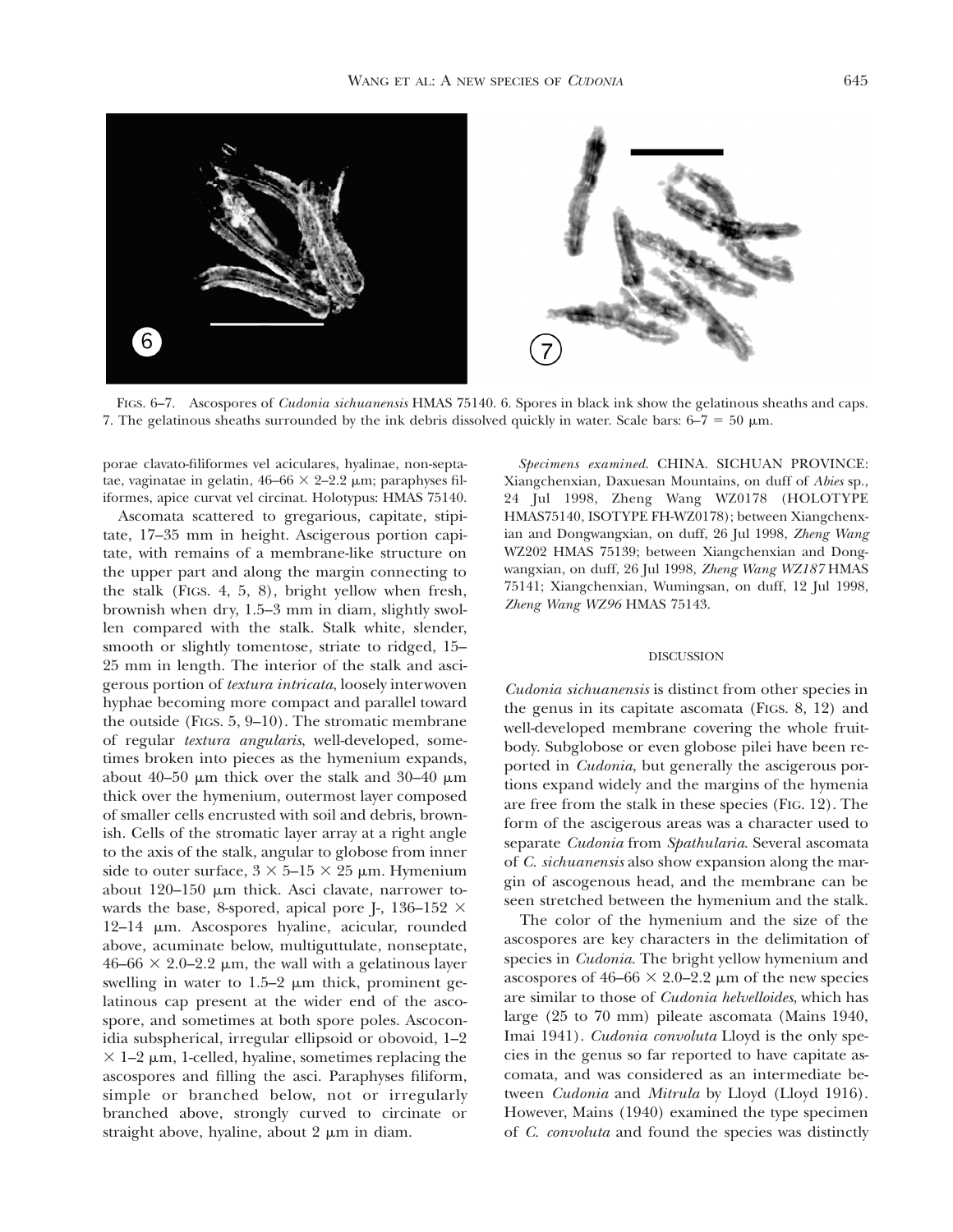

FIG. 8. Dry apothecia of *Cudonia sichuanensis*, HMAS 75140, shows ascigerous portion (AP), stalk portion (SP), and the broken stromatic layer over the hymenium and along the margin of the hymenium. A and B indicate the parts which are shown in FIGS. 8. Scale bar  $= 20$  mm.

FIGS. 9–10. Stromatic layer at different parts of the ascomata of *Cudonia sichuanensis* HMAS 75140. 9. The collar like structure along the margin of the hymenium (arrow). 10. Part of the stromatic layer of *textura angularis* along the stalk (arrows). Scale bars:  $9-10 = 50 \mu m$ .

FIGS. 11–12. Phylogenetic relationships of *Cudonia* and *Spathularia* inferred from molecular sequences. 11. Relationships inferred from nuc-lsu-rDNA. One of twelve equally parsimonious trees (297 steps, CI =  $0.771$ , RI =  $0.724$ ). Nodes that collapse in the strict consensus tree are marked with an asterisk above the branch. Bootstrap values greater than 50% are

 $\rightarrow$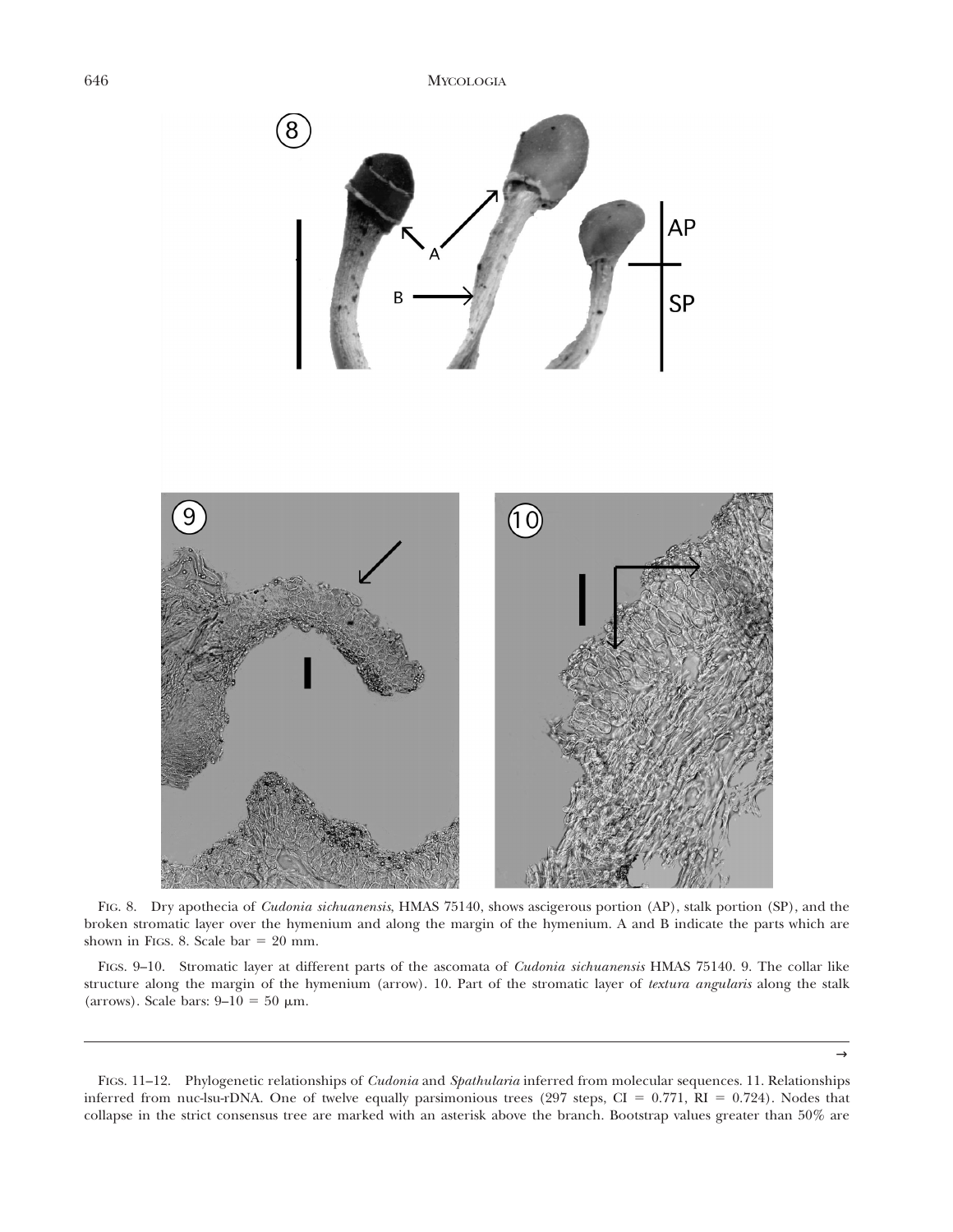

indicated along nodes. Isolates used in ITS-nuc-lsu-rDNA analyses (FIG. 12) are underlined. 12. Relationships inferred from combined nuc-lsu-rDNA and ITS sequences. Single most parsimonious tree (203 steps, CI =  $0.823$ , RI =  $0.748$ ). Bootstrap values greater than 50% are indicated along nodes. Habit illustrations of *Cudonia sichuanensis*, *C. lutea*, and *Spathularia flavida* are shown at the corresponding clades.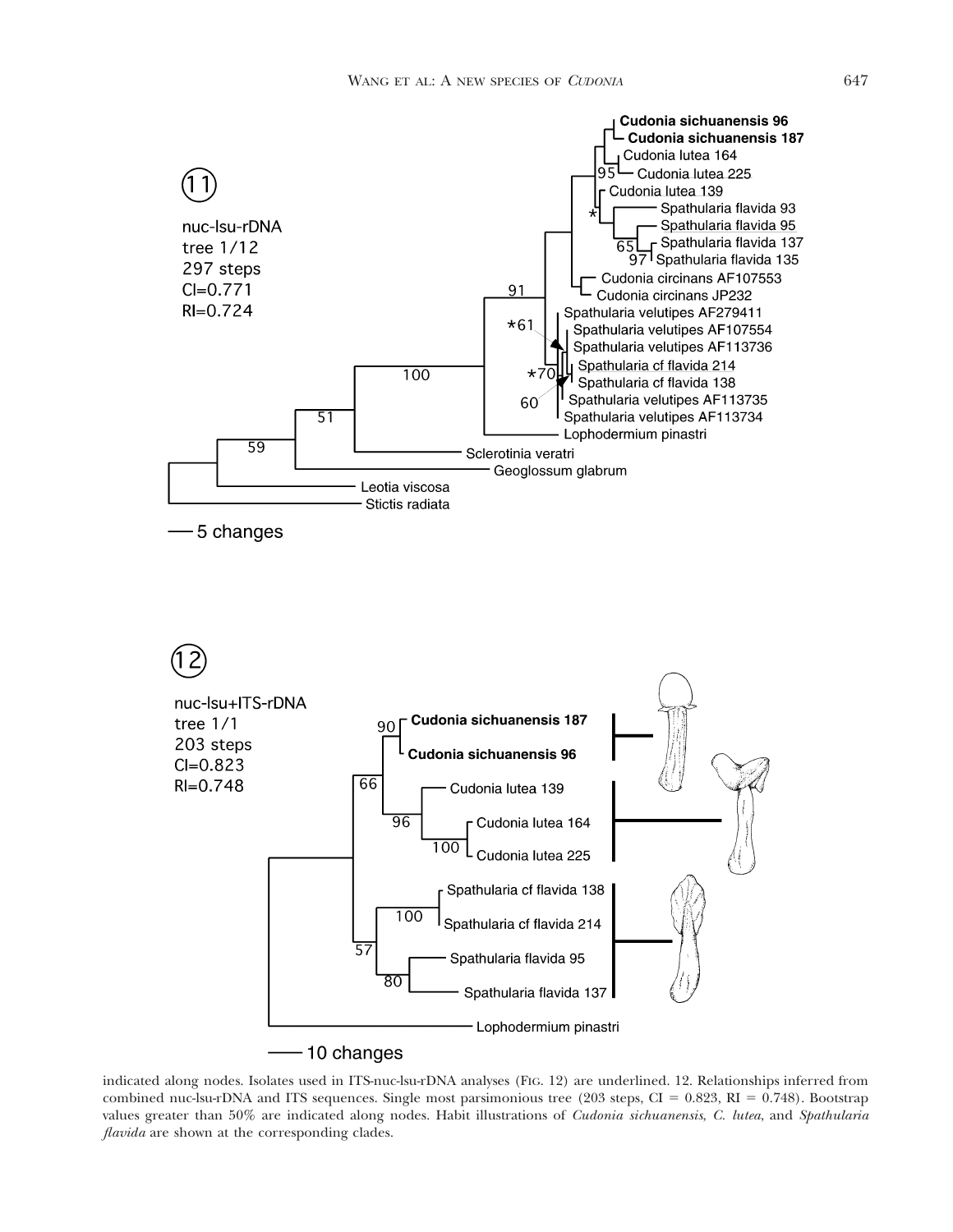# 648 MYCOLOGIA

| 1940, Imal 1941, Samuels and Konn 1980, Spooner 1987, Johnston 1989, and personal observation) |                                                                                  |                                                                                   |                                                                                                           |                                                                   |  |
|------------------------------------------------------------------------------------------------|----------------------------------------------------------------------------------|-----------------------------------------------------------------------------------|-----------------------------------------------------------------------------------------------------------|-------------------------------------------------------------------|--|
|                                                                                                | Geoglossum<br>(Geoglossaceae)                                                    | Cudonia,<br>Spathularia                                                           | Cryptohymenium                                                                                            | Lophodermium<br>(Rhytismataceae)                                  |  |
| Habitat                                                                                        | On soil or humus.                                                                | On soil or humus.                                                                 | On soil and decaying<br>herbaceous debris.                                                                | Plant parasite, im-<br>mersed partly in<br>host tissue.           |  |
| Morphology of asco-<br>ma                                                                      | Capitate to spathu-<br>late.                                                     | Capitate to pileate.                                                              | Capitate.                                                                                                 | Discoid.                                                          |  |
| Stroma and stromat-<br>ic membrane                                                             | Absent.                                                                          | Present (at least in<br>the early stage of<br>ascoma develop-<br>ment).           | An epithcium was<br>found to be con-<br>tinuous with cor-<br>tex of stipe.                                | Present.                                                          |  |
| Ascus pore reaction<br>in Melzer's re-<br>agent                                                | Positive.                                                                        | Negative.                                                                         | Positive.                                                                                                 | Negative.                                                         |  |
| Color of ascospores                                                                            | Brown to dark<br>brown, rarely hya-<br>line.                                     | Hyaline.                                                                          | Hyaline.                                                                                                  | Hyaline.                                                          |  |
| Shape of ascospores                                                                            | Cylindrical, mostly<br>wider than $3 \mu m$<br>wide, distinctly<br>multiseptate. | Filiform, commonly<br>less than $2 \mu m$<br>wide, nonseptate<br>to multiseptate. | Fusoid to subfusoid.                                                                                      | Filiform, commonly<br>less than $2 \mu m$<br>wide, $0-1$ septate. |  |
| Gelatinous sheath of<br>ascospores                                                             | Absent.                                                                          | Present.                                                                          | Absent.                                                                                                   | Present.                                                          |  |
| Paraphyses                                                                                     | Mostly wider than 3<br>μm, straight or<br>curved, brown.                         | Mostly less than 2<br>μm wide, curved,<br>hyaline.                                | $2-3 \mu m$ wide,<br>straight. Tips<br>subglosose, en-<br>crusted in amor-<br>phous, brown ma-<br>terial. | Mostly less than 2<br>μm wide, curved,<br>hyaline.                |  |

TABLE II. Morphological comparison of *Cudonia, Spathularia, Geoglossum,* and *Lophodermium*. (Data were based Mains 1940, Imai 1941, Samuels and Kohn 1986, Spooner 1987, Johnston 1989, and personal observation)

pileate, and could be treated as a synonym of *C. orientalis* Yasuda.

Stunted and degenerate growth forms are occasionally seen in *Spathularia flavida*. *Spathularia pilatii* Velen., reported as having a globose ascogenous head, turned out to be a misshapen form of *S. flavida* (Mass Geesteranus 1972). *Nothomitra* species have capitate ascocarps and are placed in the family Geoglossaceae. *Nothomitra*, unlike *Cudonia sichuanensis*, has ascospores lacking gelatinous sheaths and amyloid ascus pores (Mass Geesteranus 1964).

Phylogenetic analysis suggests that *Cudonia sichuanensis* is a unique species (FIGS. 11, 12). However, sequences of several other species of *Cudonia* were not available in this study, including *C. confusa* and *C. helvelloides*, which have both been found in China (Zhuang 1998).

Some recent molecular studies using 18S nuc-ssu rDNA, 25S nuc-lsu rDNA or RPB2 supported the close relationship among *Cudonia*, *Spathularia*, and the Rhytismataceae (Landvik 1996, Platt 1999, Gernandt 2001, Lutzoni et al 2001). In the present study, data from nuc-lsu rDNA also strongly support the

clade including *Cudonia*, *Spathularia*, and *Lophodermium* (FIG. 11). In addition, the intron of about 300 bp in nuc-lsu rDNA of Chinese collections of *S. flavida* shows nearly 70% similarity to that of *Lophodermium pinastri*.

*Cudonia sichuanensis* represents an intermediate between the pileate species of *Cudonia* and the spathulate species of *Spathularia*. In young ascomata of *Spathularia* the hymenium is covered by an ephemeral stromatic membrane that appears before the stalk develops, and is destroyed as the stalk expands (Z. Wang unpubl). In *S. flavida* the membrane disappears early in the fruitbody development, but in *C. sichuanensis* the membrane is persistent and forms a distinctive cortex structure (FIGS. 5, 9–10). Thus, the ascomata of *Cudonia* and *Spathularia* are hemiangiocarpous, as suggested by Nannfeldt (1932). Johnston (1988) described a mode of ascocarp development in the non-coniferous species of *Lophodermium*, in which a layer of vertically oriented cells between the ascocarp wall and the developing hymenium present at all stages of a *Lophodermium* ascocarp maturity. The layer described by Johnston is similar to the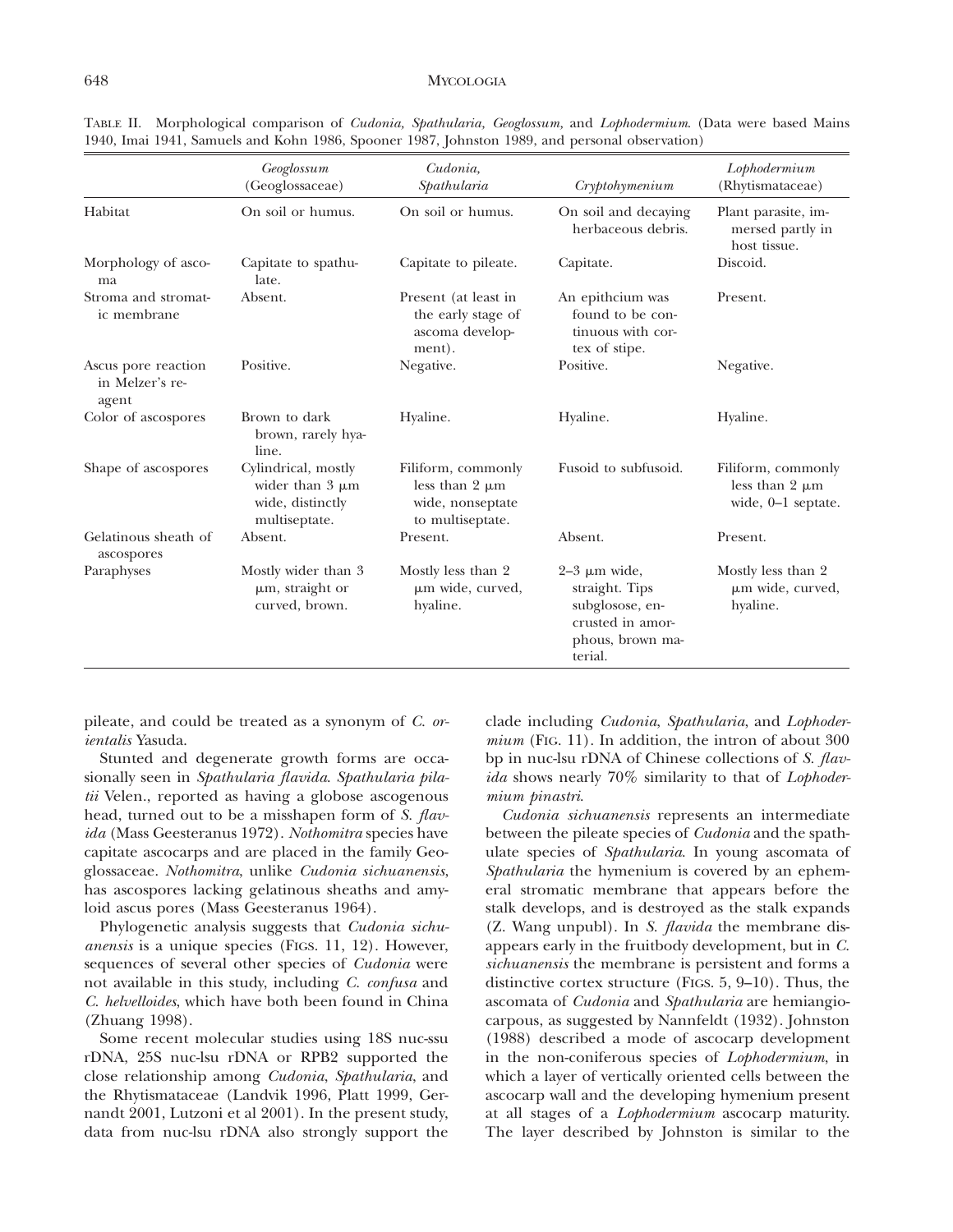membrane structure in *Cudonia sichuanensis*. We suggest that the term ''stromatic layer'' introduced by Nannfeldt (1942) be used to refer to the membrane covering the whole ascomata of *Cudonia* and *Spathularia*. The stromatic layer is a developmental character that unites *Cudonia*, *Spathularia*, and members of Rhytismataceae, as suggested by Nannfeldt (1942). Maas Geesteranus described in detail an outermost tissue on the stalk of *Spathularia velutipes* as "The outer cells of the textura globulosa 8–15  $\times$  6– 12 µm, angular, globose, obovoid, with thick brown cell-walls, becoming largely detached one from another and forming short chains at right angels to the axes of the stipe''(Maas Geesteranus 1972). He thought that the outermost tissue is continuous with a veil, which encloses the whole fruitbody in the very beginning of the ascomata, and this presents a type of development called hemiangiocarpous by Nannfeldt (1942). Maas Geesteranus did not see any similar structure on the stalk of other *Spathularia* species, the development type of which he thought to be gymnocarpous, and he also thought there is difference between *Spathularia velutipes* and *Spathularia flavida* on the hyphal construction of the medulla layer in the stalk (Maas Geesteranus 1972). These are the two main reasons Maas Geesteranus erected a new genus *Spathulariopsis* based on *Spathularia velutipes*.

Our observation of several specimens of *Spathularia flavida* and *S. velutipes* (type materials deposited in FH) did not reveal any striking difference in the hyphal construction of the medulla layer in the stalks between these two species. We interpret the membrane found in *S.velutipes* as homologous with that of *Cudonia sichuanensis*. We accept *Spathularia velutipes* rather than *Spathulariopsis velutipes* because the lack of a distinct cortex in the mature ascomata of *Spathularia* cannot be regarded as a different development type to that of *Spathulariopsis*. In fact, membrane-like structures were found frequently in the ascomata in both *Spathularia* and *Cudonia* (Sever 1951, Mains 1955, 1956), and usually on the surface of the hymenia and at the juncture between the stipe and the hymenium.

Samuels and Kohn (1986) described an unusual, capitate discomycete, *Cryptohymenium pycnidiophorum* from New Zealand, in which the hymenial portion of the ascoma is produced below a multiloculate pycnidium. The hymenium of *C. pycnidiophorum* is covered by a cellular epithecium, and in this regard it resembles *C. sichuanensis* and other Rhytismatales (R. P. Korf, pers comm). However, it differs from *Cudonia*, *Spathularia*, and *Rhytisma* in having fusoid to subfusoid ascospores and a positive reaction of the ascus pore in Melzer's reagent, as well as the presence of pycnidia above the hymenium and other characters (Samuels and Kohn 1986; TABLE II).

The presence of ascospores surrounded by a gelatinous sheath is one of the family characters of the Rhytismataceae ( Johnston 1994, Hawksworth et al 1995). Ascospore sheath structure was thought to be potentially informative at higher taxonomic level in the family Rhytismataceae, and the lack of an ascospore sheath is always correlated with characters of ascomatal development and structure ( Johnston 1994). The ascospore sheaths and caps in species of *Cudonia* (FIGS. 6–7) and *Spathularia* are similar to those of *Lophodermium pinastri* ( Johnston 1994) in the Rhytismataceae. This character was overlooked by most mycologists working on *Cudonia* and *Spathularia*. Gernandt et al (2001) concluded that loss of plant parasitism may have occurred within the group of *Cudonia*, *Spathularia* and the members of Rhytismatales, if *Cudonia* and *Spathularia* have common ancestry with Rhytismataceae. In the future, research on the structure and function of the gelatinous sheath of the ascospores and the life history of *Cudonia* and *Spathularia* may provide more information about their relationships with members of Rhytismataceae.

## ACKNOWLEDGMENTS

We are indebted to R. Korf, D. Pfister, K. O'Donnell and J. Platt for their valuable comments and suggestions, P. R. Johnston for providing some important references, and I. Sun in the Department of Foreign Languages, Clark University, for providing the Latin diagnosis. Thanks are also due to the members of the 1997–1998 field expeditions, including D. Boufford, M. Donoghue, Y. Jia, R. Ree, and Z.- L. Yang, for their encouragement and support, which made the field and herbarium work possible. This research was supported by National Science Foundation grants DEB-9903835 (to D. Hibbett) and DEB-9705795 (to M. Donoghue), and a grant from the Chinese Academy of Sciences to Z. Wang.

### LITERATURE CITED

- Bhattacharya D, Lutzoni F, Reeb V, Simon D, Nason J, Fernandez F. 2000. Widespread occurrence of spliceosomal intron in the rDNA genes of ascomycetes. Mol Biol Evol 17:1971–1984.
- Corner EJH. 1929. Studies in the morphology of Discomycetes. II. The structure and development of the ascocarp. Trans Br Mycol Soc 14:275–291.
	- ———. 1930. Studies in the Morphology of Discomycetes. III. The Clavuleae. Trans Br Mycol Soc 15:107–120.
- Durand EJ. 1908. Geoglossaceae of North America. Ann Mycol 6:387–477.
- Gargas A, DePriest PT, Grube M, Tehler A. 1995. Multiple origins of lichen symbioses in fungi suggested by ssu rDNA phylogeny. Science 268:1492–1495.